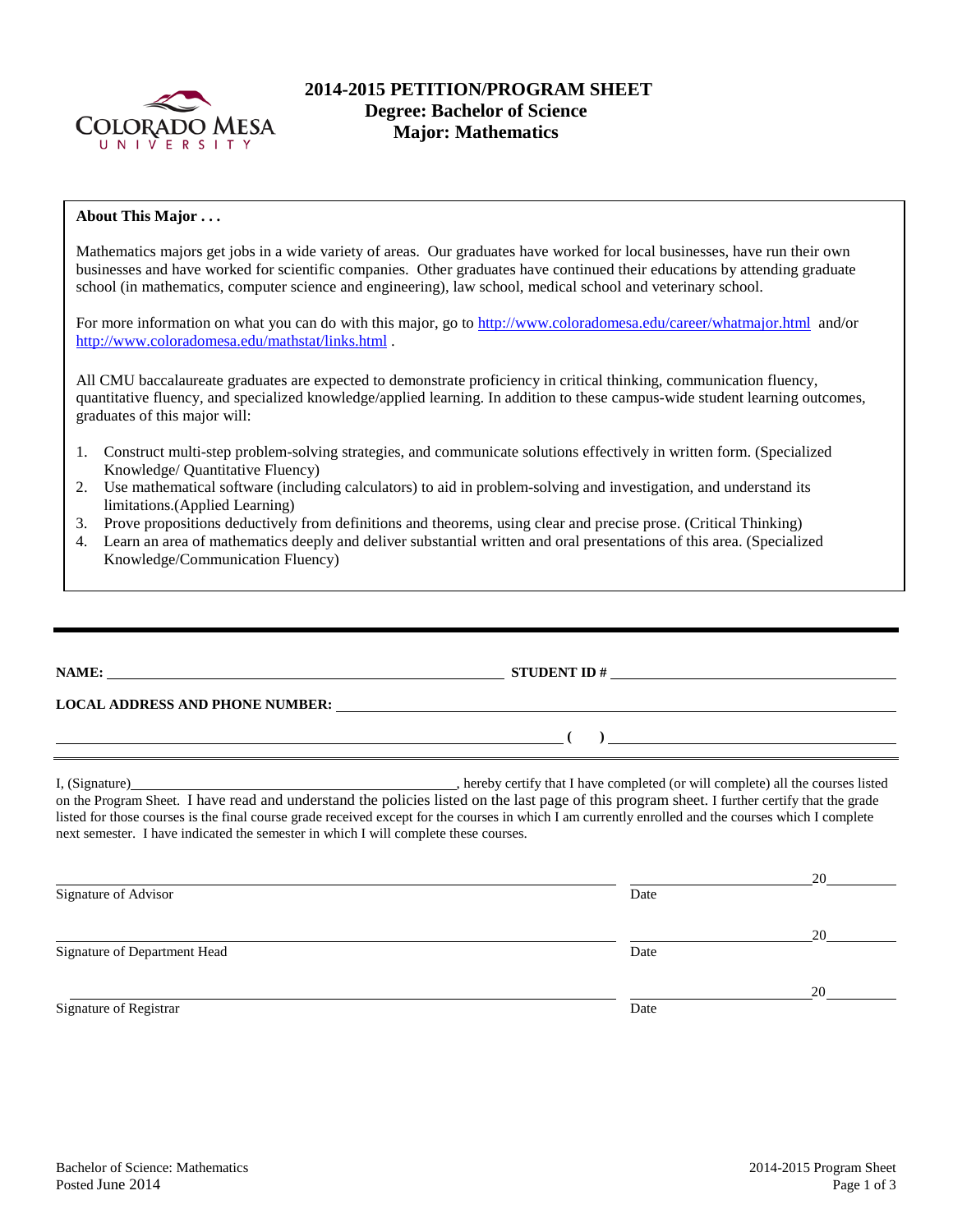### **Students should work closely with a faculty advisor when selecting and scheduling courses prior to registration.**

Degree Requirements:

- 120 semester hours total (Students must complete a minimum of 30 of the last 60 hours of credit at CMU, with at least 15 semester hours in major discipline courses numbered 300 or higher).
- 40 upper division credits ( A minimum of 15 taken at the 300-400 course levels within the major at CMU).
- Pre-collegiate courses (usually numbered below 100) cannot be used for graduation.
- 2.00 cumulative GPA or higher in all CMU coursework
- 2.50 cumulative GPA or higher in coursework toward the major content area
- A student must follow the CMU graduation requirements either from 1) the program sheet for the major in effect at the time the student officially declares a major; or 2) a program sheet for the major approved for a year subsequent to the year during which the student officially declares the major and is approved for the student by the department head. Because a program may have requirements specific to the degree, the student should check with the faculty advisor for additional criteria. It is the student's responsibility to be aware of, and follow, all requirements for the degree being pursued. Any exceptions or substitutions must be approved by the student's faculty advisor and Department Head.
- When filling out the program sheet a course can be used only once.
- See the "Undergraduate Graduation Requirements" in the catalog for additional graduation information.

**GENERAL EDUCATION REQUIREMENTS** (31 semester hours) See the current catalog for a list of courses that fulfill the requirements below. If a course is on the general education list of options and a requirement for your major, you must use it to fulfill the major requirement and make a different selection within the general education requirement.

| Course No Title                                                                                                                                                                                                                                                                                                                                                              |        | Sem.hrs Grade Term/Trns                 |
|------------------------------------------------------------------------------------------------------------------------------------------------------------------------------------------------------------------------------------------------------------------------------------------------------------------------------------------------------------------------------|--------|-----------------------------------------|
| <b>English</b> (6 semester hours, must receive a grade of "C" or better and<br>must be completed by the time the student has 60 semester hours.)<br><b>ENGL 111 English Composition</b><br>ENGL 112 English Composition                                                                                                                                                      | 3<br>3 | <u> 1990 - Jan Barnett, mars et al.</u> |
| <b>Math:</b> (3 semester hours, must receive a grade of "C" or better, must be<br>completed by the time the student has 60 semester hours.)<br>MATH 151 Calculus I<br>*3 credits apply to the General Ed requirements and 2 credits apply to<br><b>Foundation Courses credit</b>                                                                                             | $5*$   |                                         |
| <b>Humanities</b> (3 semester hours)<br>Social and Behavioral Sciences (6 semester hours)                                                                                                                                                                                                                                                                                    |        |                                         |
| <u> 1986 - Johann John Harry Harry Harry Harry Harry Harry Harry Harry Harry Harry Harry Harry Harry Harry Harry Harry Harry Harry Harry Harry Harry Harry Harry Harry Harry Harry Harry Harry Harry Harry Harry Harry Harry Har</u><br><b>Natural Sciences</b> (7 semester hours, one course must include a lab)<br><u> 1989 - Andrea Stadt, fransk politiker (d. 1989)</u> |        |                                         |
|                                                                                                                                                                                                                                                                                                                                                                              |        |                                         |
| <b>History</b> (3 semester hours)<br><b>HIST</b>                                                                                                                                                                                                                                                                                                                             |        |                                         |

Course No Title Sem.hrs Grade Term/Trns

**Fine Arts** (3 semester hours)

# **OTHER LOWER DIVISION REQUIREMENTS** (6 semester hours) **Kinesiology** (3 semester hours)<br>**KINE 100** Health and Welln KINE 100 Health and Wellness 1<br>KINA 1 1 KINA 1\_\_\_\_ \_\_\_\_\_\_\_\_\_\_\_\_\_\_\_\_\_\_\_\_\_\_\_\_ 1 \_\_\_\_\_ \_\_\_\_\_\_\_\_ KINA  $1 \qquad \qquad$   $\qquad \qquad$   $\qquad \qquad$   $\qquad$   $\qquad$   $\qquad \qquad$   $\qquad$   $\qquad$   $\qquad$   $\qquad$   $\qquad$   $\qquad$   $\qquad$   $\qquad$   $\qquad$   $\qquad$   $\qquad$   $\qquad$   $\qquad$   $\qquad$   $\qquad$   $\qquad$   $\qquad$   $\qquad$   $\qquad$   $\qquad$   $\qquad$   $\qquad$   $\qquad$   $\qquad$   $\qquad$   $\qquad$   $\qquad$   $\qquad$

\_\_\_\_\_\_ \_\_\_\_ \_\_\_\_\_\_\_\_\_\_\_\_\_\_\_\_\_\_\_\_\_\_\_\_ \_\_\_\_ \_\_\_\_\_ \_\_\_\_\_\_\_\_

**Applied Studies** (3 semester hours)

#### **FOUNDATION COURSES** (10 semester hours)

| *MATH 151 Calculus I |                                     |  |  |
|----------------------|-------------------------------------|--|--|
| MATH 152 Calculus II |                                     |  |  |
|                      | STAT 200 Probability and Statistics |  |  |

\_\_\_\_\_\_ \_\_\_\_ \_\_\_\_\_\_\_\_\_\_\_\_\_\_\_\_\_\_\_\_\_\_\_\_ \_\_\_\_ \_\_\_\_\_ \_\_\_\_\_\_\_\_

### **MATHEMATICS MAJOR REQUIREMENTS**

(40-43 semester hours) A 2.5 GPA is required in the major courses. At most one "D" may be used in completing major requirements.

**Core Classes** (28 semester hours)

| CSCI 111        | Comp. Science 1-Foundations 4     |   |  |
|-----------------|-----------------------------------|---|--|
| MATH 240        | Intro to Advanced Mathematics 4   |   |  |
| MATH 253        | Calculus III                      | 4 |  |
| MATH 325        | Linear Algebra                    | 3 |  |
| MATH 452        | Introduction to Real Analysis I 3 |   |  |
| MATH 490        | Abstract Algebra I                |   |  |
| MATH 453        | Introduction to Real Analysis II  |   |  |
| <b>OR</b>       |                                   | 3 |  |
| <b>MATH 491</b> | Abstract Algebra II               |   |  |
| MATH 484        | Senior Seminar I                  | 2 |  |
| MATH 494        | Senior Seminar II                 | 2 |  |
|                 |                                   |   |  |

**Four courses from list on page 3** (12-15 semester hours) (At most one topics course, which must be 3 semester hours, can be used as one of these four courses.)

| MATH |  |  |  |
|------|--|--|--|
| MATH |  |  |  |
| MATH |  |  |  |

**ELECTIVES** (30-33 semester hours;) (All college level courses appearing on your final transcript, **not listed above** that will bring your total semester hours to 120 hours.) (10-15 upper division hours needed.)

|        | ___<br>_ _  |  |  |
|--------|-------------|--|--|
|        | _ ______ __ |  |  |
|        |             |  |  |
|        |             |  |  |
| ______ |             |  |  |
|        |             |  |  |
|        |             |  |  |
|        |             |  |  |
|        |             |  |  |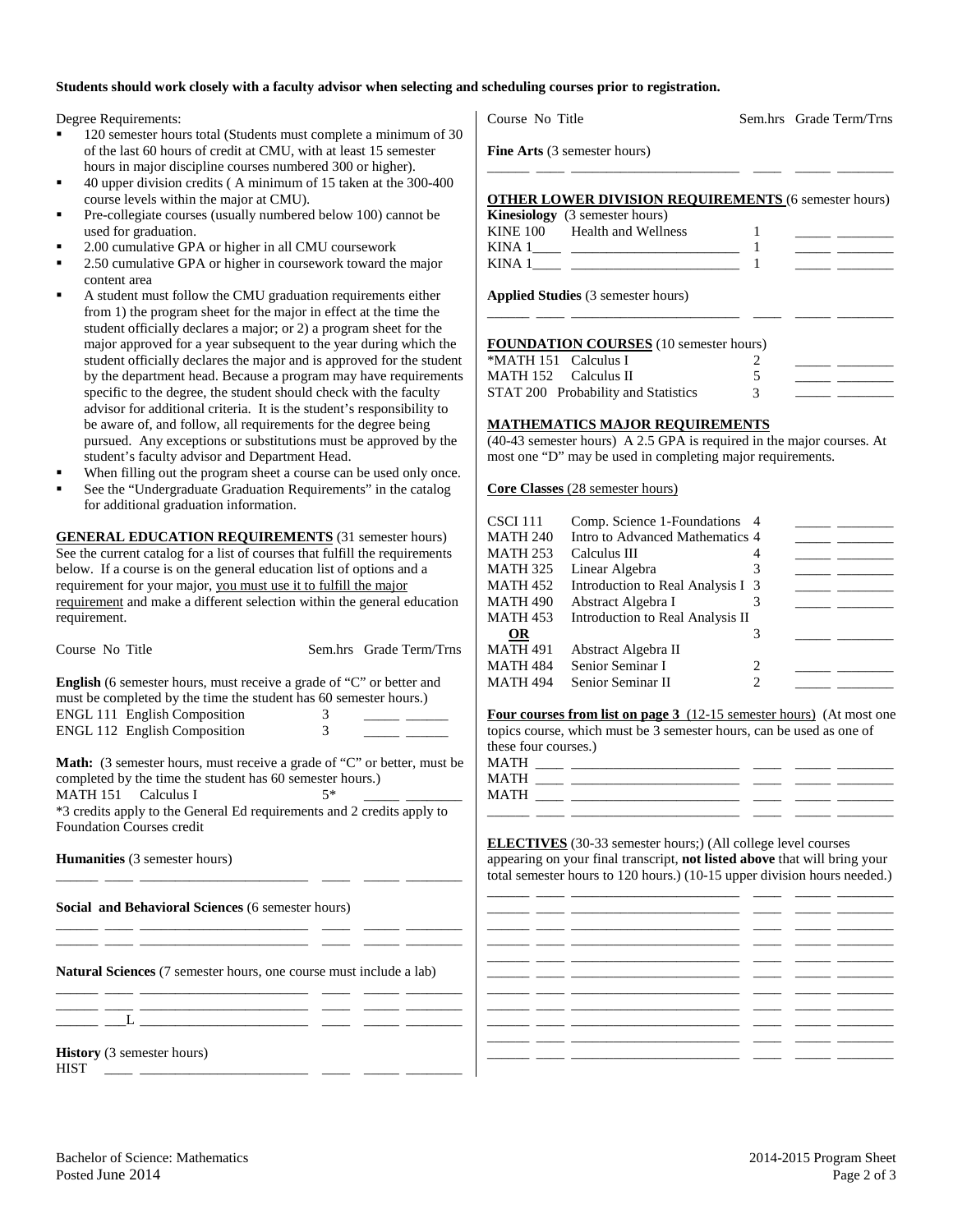### **CORE CLASS ELECTIVES:** Four Courses from the following:

MATH 260 Differential Equations (3) **or** MATH 236 Diff. Eqs/Linear Algebra (4) MATH 310 Number Theory (3) MATH 360 Methods of Applied Mathematics (3) MATH 361 Numerical Analysis (4) MATH 362 Fourier Analysis (3) MATH 365 Mathematical Modeling (3) MATH 369 Discrete Structures I (3) MATH 370 Discrete Structures II (3) MATH 386 Geometries (4) MATH 420 Introduction to Topology (3) MATH 430 Mathematical Logic (3) MATH 450 Complex Variables (3) MATH 460 Linear Algebra II (3) MATH 453 Introduction to Real Analysis II (3) **or** MATH 491 Abstract Algebra II (3) MATH 396 Topics (1-3) **or** MATH 496 Topics (1-3) STAT 311 Statistical Methods (3) (At most one topics class, which must be 3 semester hours, can be used as one of these four courses)

# **SUGGESTED COURSE SEQUENCING FOR A MAJOR IN MATHEMATICS**

This is one recommended sequence of course work. This sequence is not unique, there are other sequences that will fulfill the program requirements. Certain courses may have prerequisites or are only offered during the Fall or Spring semesters. It is the student's responsibility to meet with the assigned advisor and check the 2 year course matrix on the Colorado Mesa website for course availability.

## **FRESHMAN YEAR**

| <b>Fall Semester</b>                        |                                          | <b>Hours</b> | <b>Spring Semester</b> |                                             | <b>Hours</b>   |
|---------------------------------------------|------------------------------------------|--------------|------------------------|---------------------------------------------|----------------|
| <b>MATH 151</b>                             | Calculus I                               |              | <b>MATH 152</b>        | Calculus II                                 |                |
| ENGL 111                                    | <b>English Composition</b>               |              | <b>ENGL 112</b>        | <b>English Composition</b>                  | 3              |
| <b>KINA</b>                                 | Activities (2 courses)                   | 2            | CSCI 111               | Computer Science 1-Foundations              | $\overline{4}$ |
|                                             | <b>General Education Natural Science</b> |              | <b>KINE 100</b>        | <b>Health and Wellness</b>                  |                |
| General Education Social/Behavioral Science |                                          | 3            |                        | General Education Social/Behavioral Science | $\overline{3}$ |
|                                             |                                          | 16           |                        |                                             | 16             |

# **SOPHOMORE YEAR**

| <b>Fall Semester</b>               |                                      | <b>Hours</b>   | <b>Spring Semester</b>                       | <b>Hours</b>   |
|------------------------------------|--------------------------------------|----------------|----------------------------------------------|----------------|
| <b>MATH 240</b>                    | Introduction to Advanced Mathematics | 4              | Linear Algebra<br><b>MATH 325</b>            | 3              |
| <b>MATH 253</b>                    | Calculus III                         | 4              | <b>Upper Division Math Choice</b>            | 3              |
| <b>General Education Fine Arts</b> |                                      |                | General Education Natural Science with Lab   | 4              |
| <b>General Education History</b>   |                                      |                | <b>General Education Applied Studies</b>     | 3              |
| <b>Upper Division Elective</b>     |                                      | $\overline{3}$ | <b>General Education Humanities</b>          | $\overline{3}$ |
|                                    |                                      | 17             |                                              | 16             |
|                                    |                                      |                | <b>JUNIOR YEAR</b>                           |                |
| <b>Fall Semester</b>               |                                      | <b>Hours</b>   | <b>Spring Semester</b>                       | <b>Hours</b>   |
| <b>MATH 490</b>                    | Abstract Algebra I or                |                | Abstract Algebra II or<br><b>MATH 491</b>    |                |
| <b>MATH 452</b>                    | Intro to Real Analysis I             |                | <b>MATH 453</b><br>Intro to Real Analysis II | 3              |
| <b>STAT 200</b>                    | Probability and Statistics           | 3              | <b>Upper Division Math Choice</b>            | 3              |
| <b>Upper Division Elective</b>     |                                      |                | <b>Upper Division Electives</b>              | 6              |
| Electives                          |                                      | <u>_0</u>      | Elective                                     |                |
|                                    |                                      | 15             |                                              | 15             |

## **SENIOR YEAR**

| <b>Fall Semester</b>              |                             | <b>Hours</b> | <b>Spring Semester</b>            | <b>Hours</b> |
|-----------------------------------|-----------------------------|--------------|-----------------------------------|--------------|
| MATH 452                          | Intro to Real Analysis I or |              | Senior Seminar II<br>MATH 494     |              |
| MATH 490                          | Abstract Algebra I          |              | <b>Upper Division Math Choice</b> | 3            |
| <b>Upper Division Math Choice</b> |                             |              | Electives                         | 6            |
| Elective                          |                             |              |                                   | 11           |
| <b>Upper Division Elective</b>    |                             |              |                                   |              |
| MATH 484                          | Senior Seminar I            |              |                                   |              |

 $\overline{14}$